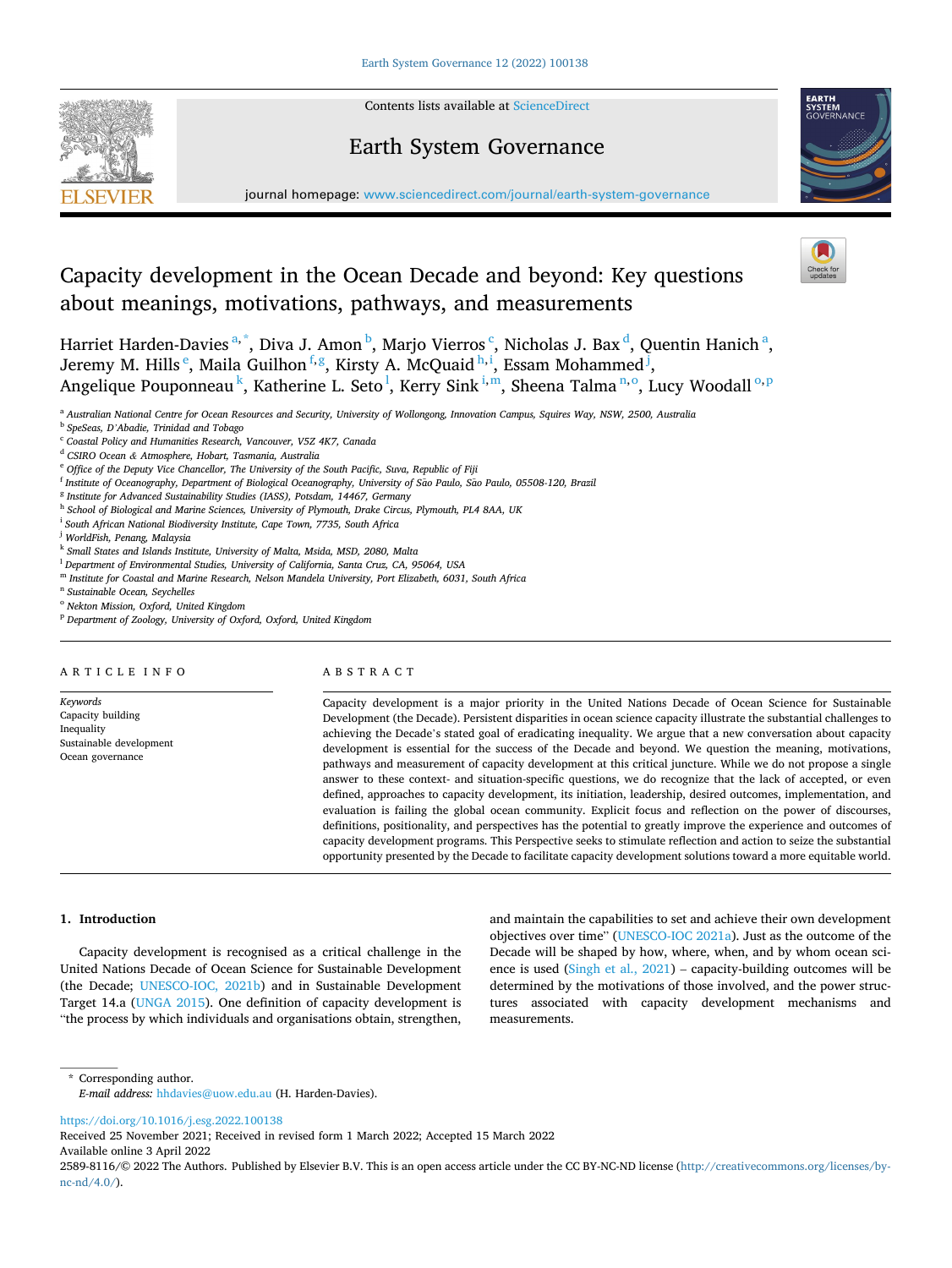<span id="page-1-0"></span>Persistent gaps in the capacity to undertake and utilise ocean science worldwide ([UNESCO-IOC 2017;](#page-5-0) [UNESCO-IOC 2021a\)](#page-5-0) illustrate the substantial challenge of achieving the Decade's goal of 'eradicating inequality' ([UNESCO-IOC 2021b\)](#page-5-0). Access to the human, institutional, technical and financial resources required to undertake ocean science remains dominated by actors and institutions located in high income countries [\(Partelow et al., 2020, Uku et al., 2020, Tolochko and Vadrot](#page-5-0)  [2021,](#page-5-0) [Amon, Rotjan et al. Accepted](#page-5-0)). For example, early-career scientists' involvement in international fora continues to be determined by country of origin, the majority of scientific literature remains behind expensive paywalls [\(Else 2018\)](#page-5-0), and access to tertiary education in ocean science remains unequally distributed ([UNESCO-IOC 2021a](#page-5-0)). Women and underrepresented groups continue to face barriers in access and longevity in ocean science professions [\(Black 2020, Ahmadia et al.,](#page-5-0)  [2021;](#page-5-0) [Amon et al., 2022](#page-5-0)). Financing is generally project-based and short-term, often resulting in unsustainable outcomes once funding ends ([National Research Council, 2008\)](#page-5-0). These gaps cast doubt on the ability of international science cooperation, as currently practiced, to develop capacity in a meaningful, equitable, and lasting way.

Moreover, these gaps raise questions about the process and outcomes of capacity development. In some cases, capacity development may be carried out as a tick-box exercise, whereby meaningful development of skills and their future application is neglected. A growing body of literature has documented 'parachute' or 'colonial' ocean science, wherein foreign researchers fail to engage meaningfully with, and ensure benefits to, local people ([de Vos 2020,](#page-5-0) [Partelow et al., 2020](#page-5-0); [Haelewaters et al., 2021](#page-5-0); [Stefanoudis et al., 2021\)](#page-5-0). The dominance of western scientific frameworks can also preclude a meaningful acknowledgement and inclusion of different epistemologies and distinct ways of knowing as part of capacity development ([Fricker 1999](#page-5-0); [Vadrot](#page-5-0)  [2014, Partelow et al., 2020](#page-5-0)). These characteristics limit the effectiveness of many initiatives promoted as capacity development and can maintain or even increase existing power differentials. At the same time, the lack of accountability measures and effectiveness metrics for capacity development programs ([Kenny et al., 2010; Lempert 2015](#page-5-0), [Amon et al.,](#page-5-0)  [2022\)](#page-5-0) hinder efforts to identify problematic issues or improve capacity development practices. It is necessary to acknowledge and address instances where initiatives labelled as "capacity development" have been inadequate or even exploitative, regardless of intention.

Here we argue that a new conversation about capacity development is essential for the success of the Decade and beyond. Recognising that capacity development is highly contextual, we pose four questions that warrant consideration at this critical juncture:

- (i) what is the meaning of capacity development in a given context?
- (ii) what are the motivations behind capacity development?
- (iii) what pathways and partnerships enable capacity development?
- (iv) how are the outcomes of capacity development measured?

Rather than attempt to definitively answer these context-specific questions, we aim to stimulate essential reflection and discussion on the meanings, motivations, pathways and measurements of capacity development among researchers, policymakers, funders and other stakeholders involved in the design, implementation and evaluation of capacity development activities in the Decade and beyond. Our perspective is informed by our experiences and draws from the rich history of governance literature on issues such as actor interaction (Weiler and Klöck 2021), narrative development (de Jong and Vijge [2021\)](#page-5-0) and power dynamics [\(Wesselink et al., 2013;](#page-6-0) Bexell and Jönsson [2019, Vij et al., 2021\)](#page-5-0).

## **2. What is the meaning of capacity development?**

Ocean science in the Decade framework is recognised as having a broad scope, including but not limited to natural and social science, and local and Indigenous knowledge [\(UNESCO-IOC, 2021b](#page-5-0)). The Decade framework for capacity development presents two broad aims ([UNES-](#page-5-0)[CO-IOC 2021b\)](#page-5-0). The first is to increase capacity overall, as illustrated by the Decade Objectives 1 and 3, which concern both 'more science' and 'more capacity to utilise science'. The second is to build capacity (as illustrated by Decade Objective 2), particularly in developing countries, to achieve equitable access to data, knowledge, technology and skills as highlighted by the Decade Outcome 6 and Challenge 9. According to the Implementation Plan for the Decade ([UNESCO-IOC, 2021b](#page-5-0)), there should be focus on efforts related to: conducting science; influencing the design of science; participating in co-design efforts; understanding science; and using science to develop solutions for sustainable development (including evidence-based policymaking, management and innovation). As part of the Strategic Framework for capacity development under the Decade, expected results include development of: human resources; technology and infrastructure; institutions; policies; knowledge exchange; and sustained resources including funding [\(IOC](#page-5-0)  [2015, UNESCO-IOC 2021b\)](#page-5-0). Since this diversity of aims and outcomes leaves room for selective framing and differing definitions of capacity development, it is important to establish a common understanding of the meaning of capacity development in a given context such as the Decade.

The meaning of 'capacity building' or 'capacity development' is strongly influenced by norms, worldviews and context, and can result in many interpretations ([Kenny et al., 2010](#page-5-0)). In some cases, the terms 'capacity development' and 'capacity building' are used interchangeably. In others cases, the terms are distinguished, such as by restricting use of the term 'capacity building' to initial stages of an initiative or building something new from the ground up [\(EPRS, 2017](#page-5-0)). In others still, the term 'capacity building' is used to describe processes and outcomes that would elsewhere be considered as 'capacity development' ([UNDG 2017\)](#page-5-0) i.e., a process or means to achieve an end goal, reach a specific outcome, meet needs, or address a particular capacity gap ([Gustafsson et al., 2020](#page-5-0), [Hogendoorn et al., 2021](#page-5-0)). Some activities deliberately avoid the terms 'capacity development' or 'capacity building' as they can be seen to presuppose a 'donor-recipient' relationship, and may be viewed as patronising. Alternative terminology can include capacity strengthening, knowledge exchange, skills sharing or more simply, partnerships.

The definition and understanding of capacity development also influences outcomes. Absent or imprecise definitions could offer a benefit to all partners, by allowing flexibility for context-appropriate capacity development definitions and approaches. Yet there is also a risk that the terms could cause confusion, or be used or misused in ways that perpetuate inequities by providing credibility to certain actors, and privileging certain approaches, types of knowledge and ideologies over others [\(Kenny et al., 2010](#page-5-0); [Lempert 2015](#page-5-0)). This risk is heightened where "capacity building" and "capacity development" become 'buzzwords' limiting meaning, debate, and discussion, and contributing to the continuation of activities that may at best be ineffective or at worst damaging ([Kenny et al., 2010; Sink et al., 2021](#page-5-0)., [Amon et al., 2022\)](#page-5-0).

Without purposeful management under the Decade, there is a risk of tokenism or assistencialism associated with capacity development, whereby initiatives maintain or deepen inequities [\(Roy, 2018](#page-5-0)) and perpetuate colonial approaches to science. Yet, as a channel for soft power [\(Nye 2016](#page-5-0)), capacity development could also be an avenue for the decolonisation of science. Routes for creating decolonised interventions can be planned across multiple dimensions, such as decolonising expertise through appreciation of non-Western knowledge, equitable literature access and team inclusivity [\(Trisos et al., 2021](#page-5-0)). Practical tools are emerging to progress equitability and inclusivity in science partnerships, for example the One Ocean Hub established a detailed Code of Practice to ensure balanced partnerships between Western and non-Western institutes.

The Decade framework for capacity development should facilitate a robust interrogation of these term(s), and how they apply to activities under the Decade. The debate should be informed by current discourses, including: the evolution of sustainable development narratives from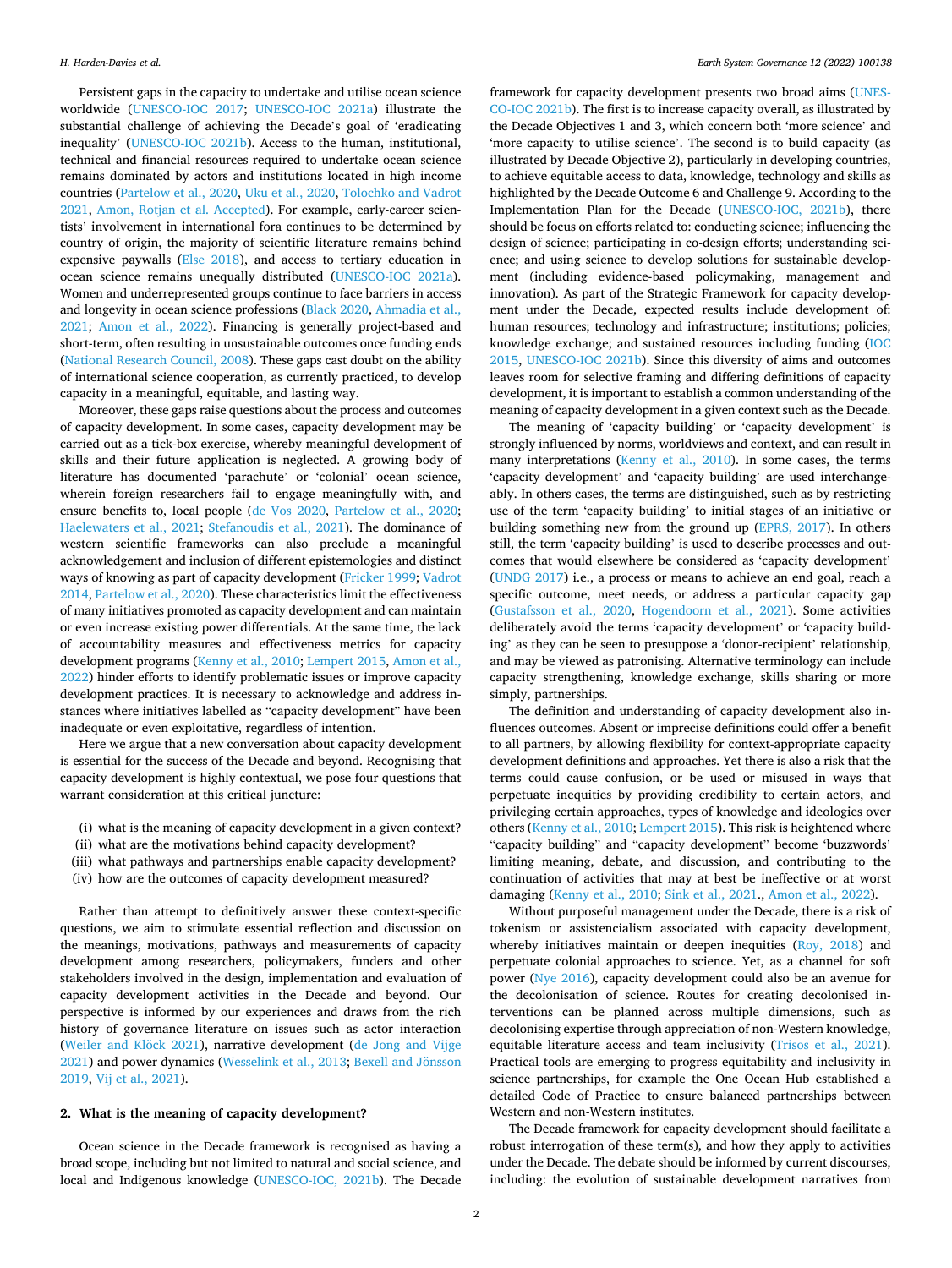aid/donation to partnerships ([de Jong and Vijge 2021\)](#page-5-0); the portrayal of benefit sharing as a way of increasing social responsibility [\(Wynberg and](#page-6-0)  [Hauck 2014\)](#page-6-0); the discussions on marine technology transfer shifting from bilateral hardware donations to multilateral partnerships ([Hard](#page-5-0)[en-Davies and Snelgrove 2020](#page-5-0); [Polejack and Coelho 2021\)](#page-5-0); and the evolving role of traditional and local knowledge in ocean governance ([Mulalap et al., 2020](#page-5-0)). To build common understanding, capacity development programs under the Decade should provide co-produced, context-specific definitions of how their program will collaborate with different groups or peoples to meet identified needs, and which relevant and suitable approaches underpin such commitments. Further lessons may be drawn from experiences in tackling power dynamics in policy ([Vij et al., 2021\)](#page-5-0) and science ([Gustafsson et al., 2020\)](#page-5-0), especially ocean science [\(Uku et al., 2020](#page-5-0)).

## **3. What are the motivations to develop capacity?**

As a diverse group of actors could be involved in capacitydevelopment, it is necessary to identify and acknowledge the potential range of motivations surrounding a given context. Ocean scientists themselves have been called upon to shoulder responsibility for implementing the provisions of the 1982 United Nations Convention on the Law of the Sea (UNCLOS) relating to capacity building and technology transfer [\(Uku et al., 2020](#page-5-0)). In addition to ocean scientists, States, intergovernmental organisations, non-governmental organisations, and the private sector are also envisaged to have roles in capacity development in the Decade.

Different partners in a capacity-development initiative will likely have different levels of power over agenda setting. In the South Pacific, for example, the issue of science, technology transfer and capacity building (under SDG 14a) is the second most common SDG14 target addressed by ODA supported projects (behind SDG 14.2 on sustainable management and protection) [\(Hills et al., 2019\)](#page-5-0). However, "priorities are clearly different" between countries in the region and international representatives delivering SDG14 in the Asia-Pacific region [\(UN ESCAP](#page-5-0)  [2018\)](#page-5-0), suggesting that capacity development is predominantly donor-led, rather than country-led.

Those with more financial resources to undertake ocean science also demonstrate greater power to set agendas [\(Partelow et al., 2020](#page-5-0)), including for capacity development. In South Africa, the equal funding of international research partnerships has been identified as a key enabler for capacity development [\(Sink et al., 2021](#page-5-0)). National governments currently fund the majority of ocean science and the role of foundations in funding ocean science is increasing [\(UNESCO-IOC,](#page-5-0)  [2021a\)](#page-5-0). Governments and foundations have their individual motives and priorities for research funding, giving them greater power in setting the ocean research agenda in what continues to be a relatively modest research budget compared to other research areas [\(UNESCO-IOC,](#page-5-0)  [2021a\)](#page-5-0). It is therefore important to consider the various interests of all actors involved in capacity development, identify ways to redefine or reverse imbalances in power, and cultivate the will to do so.

There are a range of motivations guided by global policy targets and priorities, institutional agendas, and the interests and worldviews of various actors including governments, industry and non-governmental organisations. Capacity building can be seen as a moral responsibility and an altruistic act (Weiler and Klöck 2021). It can also be a requirement, for example the commitments relating to capacity building in ocean science for sustainable development, including under UNCLOS Parts XIII and XIV ([IOC 2005](#page-5-0); [Harden-Davies and Snelgrove 2020](#page-5-0)). More pragmatically, capacity building can also be seen as instrumental or mission-critical - without sufficient, sustained capacity, individual and institutional potential cannot be realised, and local, regional, and international goals for marine conservation and sustainable development cannot be met [\(Gill et al., 2017](#page-5-0); [Bax et al., 2018](#page-5-0); [Miloslavich et al.,](#page-5-0)  [2019\)](#page-5-0). Alternatively, capacity development may be an unintentional, spill-over effect from a partnership. In addition to those implementing capacity development, it is also crucial to understand the motivations of the individuals and institutions facing capacity constraints.

There are likely to be multiple factors that underpin capacity development needs, for example, governments might seek to further ocean-based blue economies, and scientists may seek skills, equipment or international collaboration to increase the availability of opportunities at home or abroad. In small island states for example, international science partnerships are often crucial to address capacity constraints relating to expertise, technology, science equipment and infrastructure, and funding ([Harden-Davies et al., 2020, 2022](#page-5-0)). However, there are continuing challenges to retaining and sustaining capacity locally in the long-term, and 'brain-drain' remains a problem whereby ocean scientists seek careers abroad, unable to find employment or use their skills locally ([Harden-Davies et al., 2020, 2022](#page-5-0)). Ensuring that local leaders can access the funds, skills and infrastructure needed to sustain capacity in the long-term remains a key priority requiring continued effort over many years. Yet such voices and needs are often neglected in capacity development decision-making processes.

Capacity development can also be self-serving, buying political influence or credibility, while failing to reflect the mutually-beneficial nature of partnerships or the knowledge, including traditional knowledge, that already exists. In such instances capacity development can be reduced to tokenistic activities tacked-on to programs without leading to lasting changes that improve the wellbeing of those most in need. Capacity development may also attempt to impose global solutions without regard to existing local context, innovations and practices. In such circumstances, capacity development programs may perpetuate power dynamics at a global level, and further inequitable outcomes at local levels. Actors may 'sell' programs and projects as 'capacity building' without any means of accountability or meaningful performance evaluation; actors with good intentions may create unintended negative side-effects; and actors with an opportunity to 'do good' may be illequipped to deliver. Motivations may not always be explicitly stated, so those participating in capacity development should think critically about their own interests as well as those of all parties involved.

#### **4. What are the pathways to develop capacity?**

The Decade capacity-development framework presents several pathways for instigating and implementing capacity development. For example, it strongly encourages the establishment of country- and needs-specific partnerships; indicates an intention to address resource needs for people from developing countries; and aims to increase the number of capacity development efforts while enhancing coordination and focus [\(UNESCO-IOC 2021b](#page-5-0)). It is important to understand the factors that determine the success or failure of initiatives. Capacity development is not simply knowledge transfer, but is framed by social and political contexts [\(OECD, 2008](#page-5-0)). There are several possible pathways for capacity development that merit exploration.

In some cases, capacity development may be the primary intended outcome of a program or partnership. For example, several organisations operating in the ocean-science space have capacity development as a core business, and for many others capacity development is a key element of their work. In other cases, capacity development may be semi-intentional, for example as a 'piggy-back' on a broader partnership. Some partnerships, for example monitoring ocean acidification globally, may not be possible unless the human capacity and technology available to all partners is raised, and thus capacity development is central for the success of the partnership as a whole. In other cases, capacity development could be used as leverage for a parallel goal, or even as a cover for a hidden agenda ([Lempert 2015](#page-5-0)). An example of this may be an industry or government partner offering capacity development in exchange for access to resources or political capital, or a foreign research organisation offering capacity building in exchange for access to local resources, subjects, or environments of interest. Alternatively, capacity development may be unintentional – as a serendipitous spill-over effect from a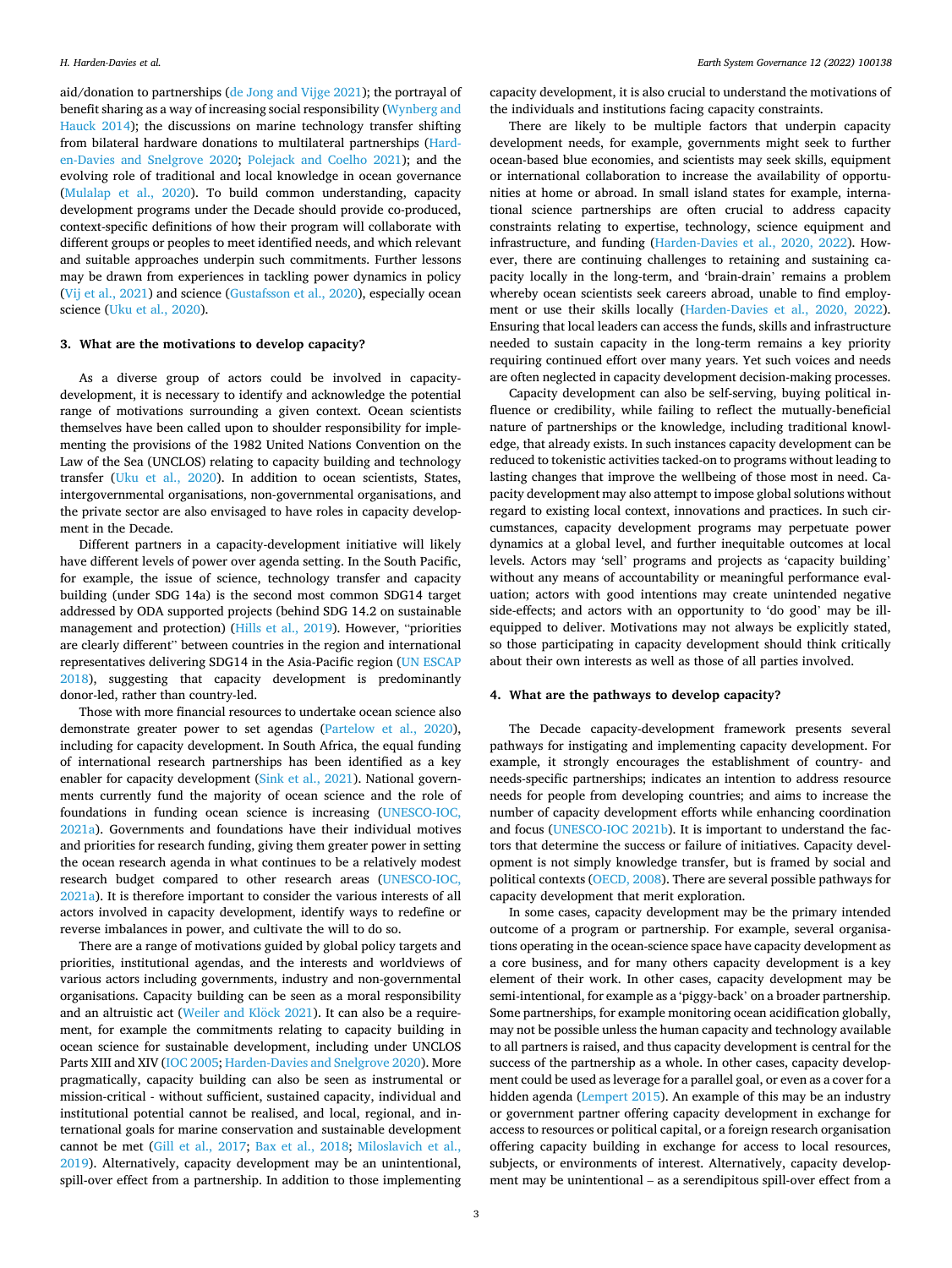partnership. An international science partnership formed for entirely pragmatic reasons might build capacity as a side-effect of the partnership. Examples include partnerships that focus on more technology-driven progress, such as machine learning and artificial intelligence, that also result in the support of foundational knowledge such as taxonomy and species identification skills.

Understanding why capacity-development programs succeed, or fail, in achieving positive outcomes is critical to guide Decade programs, and crucial for developing implementation mechanisms for capacity development that provide the best fit for a specific partnership or program. Recognised challenges in reaching capacity development goals during the Decade include fragmentation, lack of coordination, and insufficient funding ([UNESCO-IOC 2021b](#page-5-0)). Yet there are many more challenges: for example, investments may not go to where they are needed most; partnerships may not deliver the equitable playing field envisaged; those most in-need may be marginalised by others who dominate agenda setting [\(Partelow et al., 2020](#page-5-0)); and participation may place a burden on individuals who are already overworked.

Additionally, the steady proliferation of more sophisticated and technologically-demanding scientific and technical methods presents further challenges to meaningful and timely technology transfer and capacity development. It is critical that local and regional contexts guide the design of capacity-development. For example, South Africa's efforts to identify barriers and enabling factors in deep sea research and management capacity were established to guide future capacity development strategies ([Sink et al., 2021\)](#page-5-0).

Similarly, it is important to ensure that capacity development pathways and partnerships do not place singular value on western science, neglecting other forms of knowledge. This approach limits the potential to find innovative solutions to complex problems, and sustains the belief that some States lack understanding of their natural environments. For example, Indigenous Peoples and local communities have, through millennia, developed sustainable systems of marine resource management that recognize the cultural traditions of interconnectedness between people and the marine ecosystem, and are based on a dynamic, long-term knowledge of the environment ([Ostrom, 1990](#page-5-0)). Such knowledge, innovations and practices greatly expand the available approaches for ocean science, conservation and management, and the solutions available for ocean governance ([Vierros et al., 2020](#page-5-0); [Wehi et al., 2021](#page-5-0)). They also offer a rich potential for two-way capacity building.

In understanding why capacity development initiatives succeed or fail, proponents of capacity development in the Decade should identify and address the root causes of disempowerment and inequity [\(Partelow](#page-5-0)  [et al., 2020](#page-5-0); [Turnhout et al., 2020](#page-5-0); [Tolochko and Vadrot 2021](#page-5-0)) and identify solutions [\(Sink et al., 2021](#page-5-0)). Measures to promote equitable partnerships should guide capacity development, such as: joint research agendas ([Partelow et al., 2020\)](#page-5-0), co-developed programs ([Woodall et al.,](#page-6-0)  [2021\)](#page-6-0), aligning priorities, building long-term relationships, and enhancing local capacity ([Hind et al., 2015](#page-5-0); [Amon, Rotjan et al.](#page-5-0)  [Accepted\)](#page-5-0). Establishing partnership principles such as codes of practice to frame partnerships in inclusive, fair and equitable ways (e.g. the One Ocean Hub Code of Practice cited in Section [2](#page-1-0) above) helps ensure that programs meet self-determined needs of relevant parties. However, such measures require sufficient time and resources to build and maintain relationships and ensure compliance. Furthermore, enabling environments, whereby people have access to required institutional and financial capacity and life-long learning, is crucial to sustain and retain human and technological capacity in-country in the long-term [\(UNDG](#page-5-0)  [2017;](#page-5-0) [Sink et al., 2021.](#page-5-0)). The role of professional institutes with progressive career pathways and recognised professional status, such as charterships, have the potential to enhance and direct professional standards and continue professional development.

#### **5. How are the outcomes of capacity development measured?**

The need to measure advances in ocean-science capacity is widely

recognised as an essential part of the monitoring and evaluation process of the Decade, and the Global Ocean Science Report is identified as a tool to track progress [\(UNESCO-IOC, 2021a](#page-5-0)). Yet measuring capacity, and assessing the outcomes of capacity development initiatives, is challenging; capacity development is often reported as a delivered activity rather than an outcome.

Firstly, there are substantial challenges to understanding capacities (at individual, institutional, national and regional scales) to conduct and use ocean science. This challenge is illustrated by the limited national response rates to the Global Ocean Science Report [\(UNESCO-IOC, 2017](#page-5-0); [2020\)](#page-5-0). This demonstrates shortfalls in our knowledge of baseline capacity, as well as issues of limited engagement, whether from limited human capacity, low stakeholder buy-in, or challenges in reaching the appropriate information holders. Enhanced monitoring of capacity and improved understanding of key stakeholder engagement should be regarded as capacity development priorities for the Decade.

Secondly, the lack of effective, transferable, and repeatable monitoring standards for most capacity development programs adds challenges to their evaluation. Non-existent, incomplete, inappropriate, or inaccurate reporting metrics can perpetuate inequities by favouring the adoption of reporting requirements by 'providers' instead of verifying the long-term benefits to 'recipients'. Capacity development metrics often relate to the number of outputs or activities completed by 'providers', yet measurements of the lasting outcomes and benefits of such activities are less common. Quantitative metrics, such as the number of people attending a workshop, do not fully capture capacity-building progress or effectiveness. For example, a training course might have no lasting positive impact if the person trained has no access to tools, institutional support, funding, collaborators, or mentors to support continual professional development. Worse, capacity building might have negative outcomes, institutionally or personally; for example if an activity detracts resources and attention where capacity is already low, if a person experiences harassment or discrimination such as during research cruises ([Amon et al., 2022\)](#page-5-0), or if locally trained people cannot remain in their country because the employment opportunities are overseas.

Robust metrics for capacity development outcomes at multiple scales (individual, institutional and national) are therefore important to ensure accountability and leave no room for abuses of power or misuse of resources. As part of evaluation, it is important to solicit input from those involved in capacity development programs to ensure that there is genuine and enduring benefit ([Lempert, 2015\)](#page-5-0). It is also important to understand that all partners, regardless of their pre-existing capacity, can benefit from capacity development partnerships [\(Sink et al., 2021](#page-5-0)), and outcome metrics should seek to measure such two-way benefits.

To address these challenges, the assessment of capacity building in the Decade should move beyond activity-based reporting and towards evaluation of lasting outcomes. A periodic review of the capacity development framework for the Decade could help to ensure it is inclusive of the diverse and evolving needs, and desired outcomes, of involved individuals, organisations, and States. The design and review of this framework should include the critical and diverse voices of those whose capacity is intended to be developed, through co-design or other approaches, and be updated regularly as appropriate. Such an assessment could be made against self-identified needs prior to the commencement of the capacity-development initiative, though in some countries, support may be required to assist in the identification of needs as well as mechanisms to request such support.

In addition, perspectives from earth system governance relating to understanding actors' interactions ([Partelow et al., 2020;](#page-5-0) [Hogendoorn](#page-5-0)  [et al., 2021\)](#page-5-0) and the operation of science cooperation [\(Turnhout et al.,](#page-5-0)  [2020\)](#page-5-0) would contribute to an understanding of why capacity development initiatives succeed or fail to achieve lasting outcomes. This literature can inform more nuanced outcome-focused discussions in the Decade, including issues of governance capacity [\(Koop et al., 2017](#page-5-0)), funding capacity ([Glass and Newig 2019\)](#page-5-0), reflexive capacity to respond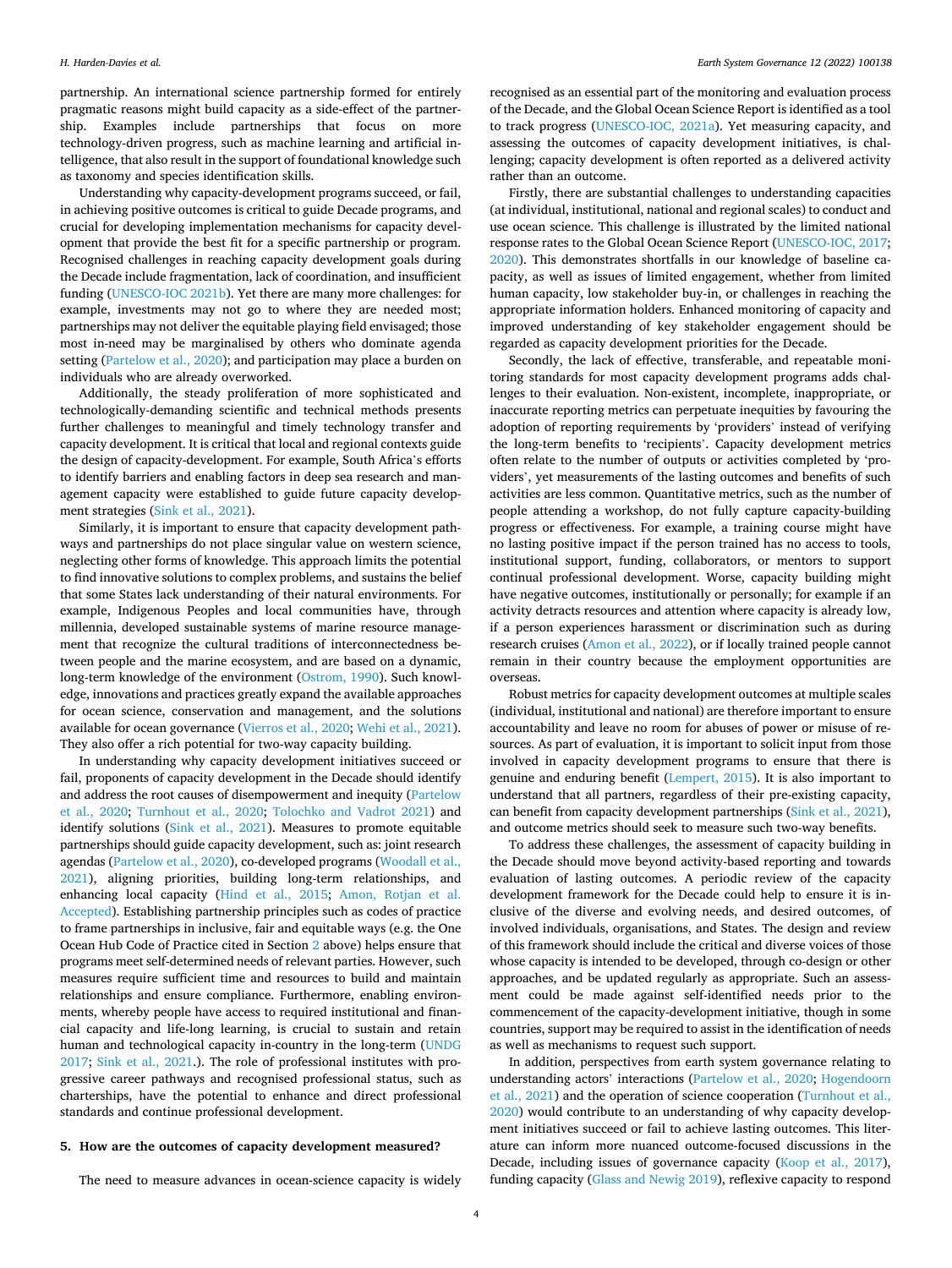to new information, and discursive capacity to influence power dynamics in policy-making processes ([Vij et al., 2021\)](#page-5-0). Some surprises in what emerges as the most effective component of Decade actions should be expected. Finally, evaluations should reflect explicit and measurable goals of the Decade. Such a system could contribute to generating systematic frameworks and strategies to measure progress towards achieving Agenda 2030 [\(UNESCO-IOC 2021a\)](#page-5-0).

## **6. Concluding remarks**

In this Perspective, we have reflected on four questions that warrant careful consideration in the Decade and beyond: 1) What is the meaning of capacity development in this context?; 2) What are the motivations behind capacity development?; 3) What are the pathways for capacity development?; and 4) How can the outcomes of capacity development be measured? We propose centralising the following elements in capacity development discussions under the Decade:

i) Ensure a shared understanding of the meaning of capacity development.

Capacity development may refer to individual, institutional, national, regional or even global scales, and range from, for example, a training course to a hub of research institutions. Recognising the broad and diverse range of possible interpretations of capacity development, it will be critical to avoid overly narrow conceptualisations of capacity development at the outset of conversations. Rather than seeking a universal definition of capacity development, it is likely more appropriate to encourage proponents of programs and partnerships to critically reflect on the needs for, and meaning of, capacity development within their specific context, and clearly and collaboratively define the desired outcomes to meet self-determined needs.

ii) Design opportunities to reflect on key factors influencing capacity development outcomes.

The advantages and limitations of capacity development may only be fully understood through the lived experiences of the people affected and the stories that they tell. Their voices and input should be solicited so that their experiences can guide capacity development programs. The creation of explicit spaces where stakeholders, scientists, policy-makers, and those involved in capacity development programs can speak openly about their experiences may help distil good practices and synthesise recommendations from diverse contexts, to improve capacity development initiatives under the Decade. Such reflection could be facilitated by training courses in understanding and addressing individual positionality and reflexivity or inter- and trans-disciplinary research that investigates capacity development programs and develops theories of change. Closer scrutiny of barriers, enabling factors, and benefits from capacity-building programs could help to address problems such as privileging certain types of knowledge, or creating path dependencies where people are locked-in to particular partners or approaches. Codeveloping partnership principles, or codes of practice, may help clarify expectations and means effective collaboration.

iii) Support for people and partnerships.

People and the partnerships that they build are at the core of capacity development. Whether through mentoring connections to deepen the impacts of training, or networking to facilitate knowledge sharing – people are key. Yet building and maintaining relationships takes time and requires resources, particularly to enable marginalised groups to be in the 'driving seat' of initiating partnerships and setting agendas for capacity development initiatives. For example, institutions and countries facing severe capacity constraints require financial support to attract, retain and sustain local talent in the long-term. There will be a

role for all actors involved in the Decade to promote equitable partnerships, including research organisations, funding agencies and donors, governments, non-governmental organisations and intergovernmental organisations. For example, there could be a role for the IOC-UNESCO Group of Experts on Capacity Building, Decade National and Regional Committees, Communities of Practice, and Expert Groups, other organisations to facilitate dialogue between policymakers, researchers, donors and those affected by capacity development programs.

iv) Ensure the outcomes of capacity development are central to monitoring*.* 

Poorly-defined goals and vague aspirations will ultimately undermine efforts to create an equitable ocean and complicate the development, implementation, and evaluation of policies to support meaningful capacity development. Proponents of capacity development should take care not to reinforce out-dated approaches. This could be achieved by incentivising the quality and longevity of outcomes, including two-way outcomes, rather than the quantity of standalone initiatives. Specifically, earth system governance perspectives that provide methodological frameworks for assessing capacity could be useful in this regard ([Koop et al., 2017](#page-5-0); [Hogendoorn et al., 2021](#page-5-0)).

Capacity development is a major stated goal of the Decade and the UN Sustainable Development Goals, not to mention their broader purpose of eradicating inequality. Yet capacity development projects may maintain, or in some cases deepen, the very divide they aim to eliminate. The challenges to effective capacity development in ocean science are substantial, but explicit focus and reflection on the power of discourses, definitions, positionality, and perspectives has the potential to greatly improve the experience and outcomes of capacity development programs. It is only through critical reflection and open discussion on the meanings, motivations, pathways and measurements of capacity development that meaningful progress can be made. The Decade is not the first initiative to face the challenge of implementing capacity development. Our hope is that the Decade can seize its substantial opportunity to facilitate capacity development solutions toward a more equitable world.

## **CRediT authorship contribution statement**

**Harriet Harden-Davies:** Conceptualization, Writing – original draft, Writing – review & editing. **Diva J. Amon:** Conceptualization, Writing – review & editing. **Marjo Vierros:** Conceptualization, Writing – review & editing. **Nicholas J. Bax:** Writing – review & editing. **Quentin Hanich:**  Writing – review & editing. **Jeremy M. Hills:** Writing – review & editing. **Maila Guilhon:** Writing – review & editing. **Kirsty A. McQuaid:**  Writing – review & editing. **Essam Mohammed:** Writing – review & editing. **Angelique Pouponneau:** Writing – review & editing. **Katherine L. Seto:** Writing – review & editing. **Kerry Sink:** Writing – review & editing. **Sheena Talma:** Writing – review & editing. **Lucy Woodall:**  Writing – review  $&$  editing.

## **Declaration of competing interest**

The authors declare that they have no known competing financial interests or personal relationships that could have appeared to influence the work reported in this paper.

#### **Acknowledgements**

The authors thank Dr Katy Soapi and Dr Judith Gobin for providing comments on the draft manuscript. QH, KLS and HHD gratefully acknowledge support from the Nippon Foundation Ocean Nexus Centre. KS, KM and JMH acknowledge the UKRI GCRF funded One Ocean Hub (Grant NE/S008950/1). KS acknowledges the ACEP Deep Connections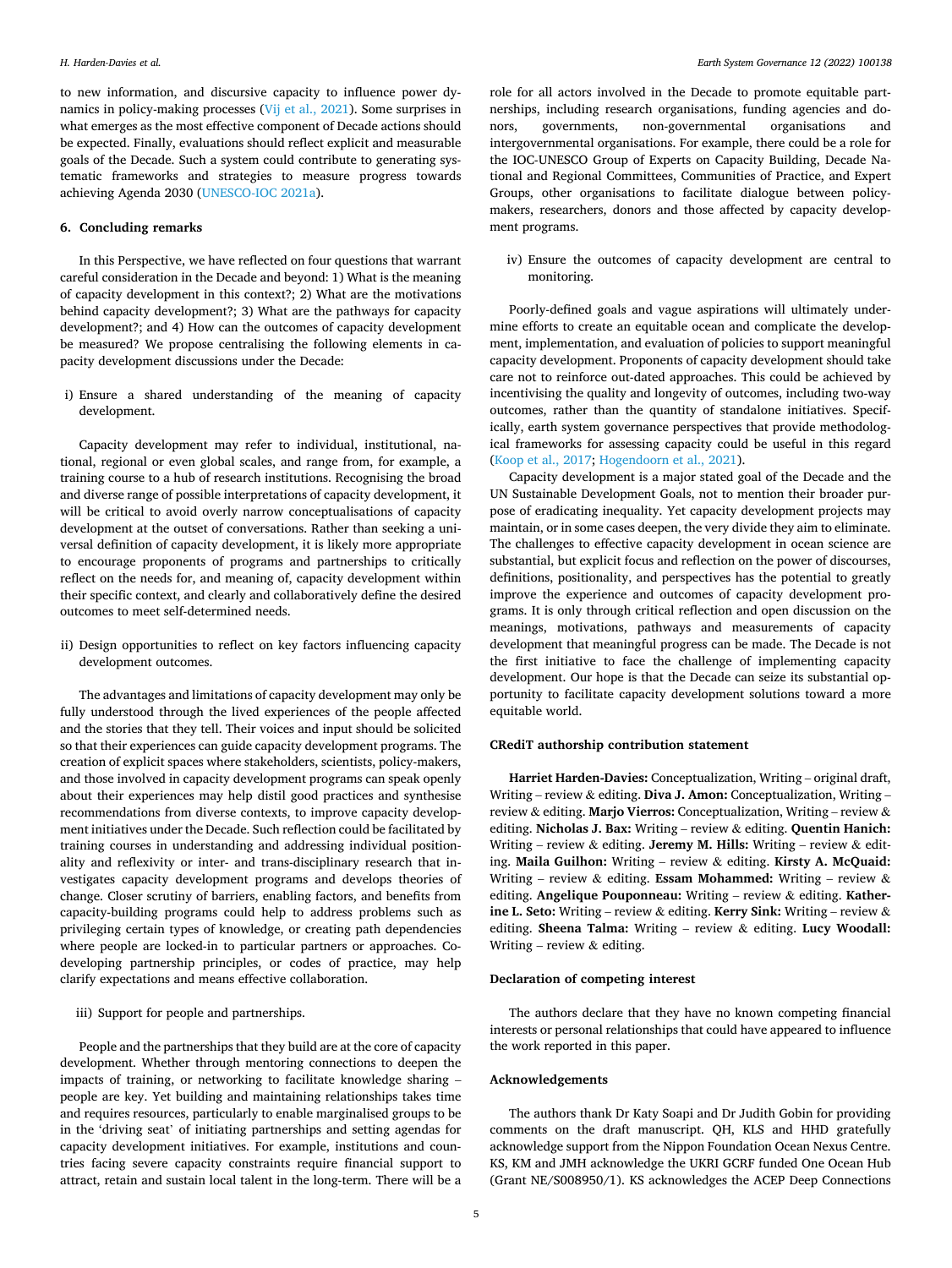<span id="page-5-0"></span>Grant (NRF 129216. MG was funded by FAPESP (2016/24677-8 and 2019/14537-2) and by the Coordenação de Aperfeiçoamento de Pessoal de Nível Superior—Brasil (CAPES)—Finance Code 001. LW and ST are supported by Nekton.

## **References**

- [Ahmadia, G.N., Cheng, S.H., Andradi-Brown, D.A., Baez, S.K., Barnes, M.D., Bennett, N.](http://refhub.elsevier.com/S2589-8116(22)00007-6/sref1)  [J., Campbell, S.J., Darling, E.S., Estradivari, Gill, D., Gress, E., Gurney, G.G.,](http://refhub.elsevier.com/S2589-8116(22)00007-6/sref1) [Horigue, V., Jakub, R., Kennedy, E.V., Mahajan, S.L., Mangubhai, S., Matsuda, S.B.,](http://refhub.elsevier.com/S2589-8116(22)00007-6/sref1)  [Muthiga, N.A., Navarro, M.O., Santodomingo, N., Vall](http://refhub.elsevier.com/S2589-8116(22)00007-6/sref1)ès, H., Veverka, L., [Villagomez, A., Wenger, A.S., Wosu, A., 2021. Limited progress in improving gender](http://refhub.elsevier.com/S2589-8116(22)00007-6/sref1)  [and geographic representation in coral reef science. Front. Mar. Sci. 8 \(1334\).](http://refhub.elsevier.com/S2589-8116(22)00007-6/sref1)
- Amon, D. J., R. D. Rotjan, B. R. C. Kennedy, G. Alleng, R. Anta, E. Aram, T. Edwards, M. Creary-Ford, K. M. Gjerde, J. Gobin, L.-A. Henderson, A. Hope, R. K. Ali, S. Lanser, K. Lewis, H. Lochan, S. Maclean, N. Mwemwenikarawa, B. Phillips, B. Rimon, S.-A. Sarjursingh, T. Teemari, A. Tekiau, A. Turchik, H. Vallès, K. Waysang and K. L. C. Bell (Accepted). "My Deep Sea, My Backyard: A Pilot Study to Build Capacity for Global Deep-Ocean Exploration and Research. ." Philosophical Transactions of the Royal Society of London, Series B: Biological Sciences.
- [Amon, D.J., Filander, Z., Harris, L., Harden-Davies, H., 2022. Safe working environments](http://refhub.elsevier.com/S2589-8116(22)00007-6/sref3)  [are key to improving inclusion in open-ocean, deep-ocean, and high-seas science.](http://refhub.elsevier.com/S2589-8116(22)00007-6/sref3)  [Mar. Pol. 137, 104947](http://refhub.elsevier.com/S2589-8116(22)00007-6/sref3).
- [Bax, N.J., Appeltans, W., Brainard, R., Duffy, J.E., Dunstan, P., Hanich, Q., Harden](http://refhub.elsevier.com/S2589-8116(22)00007-6/sref4) [Davies, H., Hills, J., Miloslavich, P., Muller-Karger, F.E., Simmons, S., Aburto-](http://refhub.elsevier.com/S2589-8116(22)00007-6/sref4)[Oropeza, O., Batten, S., Benedetti-Cecchi, L., Checkley, D., Chiba, S., Fischer, A.,](http://refhub.elsevier.com/S2589-8116(22)00007-6/sref4)  [Andersen Garcia, M., Gunn, J., Klein, E., Kudela, R.M., Marsac, F., Obura, D.,](http://refhub.elsevier.com/S2589-8116(22)00007-6/sref4)  [Shin, Y.-J., Sloyan, B., Tanhua, T., Wilkin, J., 2018. Linking capacity development to](http://refhub.elsevier.com/S2589-8116(22)00007-6/sref4)  [GOOS monitoring networks to achieve sustained ocean observation. Front. Mar. Sci.](http://refhub.elsevier.com/S2589-8116(22)00007-6/sref4)  [5 \(346\).](http://refhub.elsevier.com/S2589-8116(22)00007-6/sref4)
- Bexell, M., Jönsson, K., 2019. Country reporting on the sustainable development goals—[the politics of performance review at the global-national Nexus. J. Human](http://refhub.elsevier.com/S2589-8116(22)00007-6/sref5)  [Dev. Capab. 20 \(4\), 403](http://refhub.elsevier.com/S2589-8116(22)00007-6/sref5)–417.
- [Black, C.A., 2020. Gender Equity in Ocean Science: Amplifying Voices, Increasing](http://refhub.elsevier.com/S2589-8116(22)00007-6/sref6) [Impact. Canada, Department of Fisheries and Ocean, p. 30.](http://refhub.elsevier.com/S2589-8116(22)00007-6/sref6)
- [de Jong, E., Vijge, M.J., 2021. From Millennium to Sustainable Development Goals:](http://refhub.elsevier.com/S2589-8116(22)00007-6/sref8)  [evolving discourses and their reflection in policy coherence for development. Earth](http://refhub.elsevier.com/S2589-8116(22)00007-6/sref8)  [Syst. Govern. 7, 100087](http://refhub.elsevier.com/S2589-8116(22)00007-6/sref8).
- [de Vos, A., 2020. The Problem of Colonial Science: Conservation Projects in the](http://refhub.elsevier.com/S2589-8116(22)00007-6/sref9)  [Developing World Should Invest in Local Scientific Talent and Infrastructure](http://refhub.elsevier.com/S2589-8116(22)00007-6/sref9)". [Scientific American.](http://refhub.elsevier.com/S2589-8116(22)00007-6/sref9)
- [Else, H., 2018. Radical plan to end paywalls. Nature 561 \(7721\), 17](http://refhub.elsevier.com/S2589-8116(22)00007-6/sref10)–18.
- [EPRS \(European Parliamentary Research Service\), 2017. Understanding capacity](http://refhub.elsevier.com/S2589-8116(22)00007-6/sref11)[building/capacity development: a core concept of development policy. In: Members](http://refhub.elsevier.com/S2589-8116(22)00007-6/sref11)' [Research Service, Briefing PE 599.411.](http://refhub.elsevier.com/S2589-8116(22)00007-6/sref11)
- [Fricker, M., 1999. Epistemic oppression and epistemic privilege. Can. J. Philos. 29](http://refhub.elsevier.com/S2589-8116(22)00007-6/sref12) [\(Suppl. 1\), 191](http://refhub.elsevier.com/S2589-8116(22)00007-6/sref12)–210.
- [Gill, D.A., Mascia, M.B., Ahmadia, G.N., Glew, L., Lester, S.E., Barnes, M., Craigie, I.,](http://refhub.elsevier.com/S2589-8116(22)00007-6/sref13) [Darling, E.S., Free, C.M., Geldmann, J., Holst, S., Jensen, O.P., White, A.T.,](http://refhub.elsevier.com/S2589-8116(22)00007-6/sref13)  [Basurto, X., Coad, L., Gates, R.D., Guannel, G., Mumby, P.J., Thomas, H.,](http://refhub.elsevier.com/S2589-8116(22)00007-6/sref13) [Whitmee, S., Woodley, S., Fox, H.E., 2017. Capacity shortfalls hinder the](http://refhub.elsevier.com/S2589-8116(22)00007-6/sref13) [performance of marine protected areas globally. Nature 543 \(7647\), 665](http://refhub.elsevier.com/S2589-8116(22)00007-6/sref13)–669.
- [Glass, L.-M., Newig, J., 2019. Governance for achieving the Sustainable Development](http://refhub.elsevier.com/S2589-8116(22)00007-6/sref14) [Goals: how important are participation, policy coherence, reflexivity, adaptation and](http://refhub.elsevier.com/S2589-8116(22)00007-6/sref14)  [democratic institutions? Earth Syst. Govern. 2, 100031](http://refhub.elsevier.com/S2589-8116(22)00007-6/sref14).
- [Gustafsson, K.M., Díaz-Reviriego, I., Turnhout, E., 2020. Building capacity for the](http://refhub.elsevier.com/S2589-8116(22)00007-6/sref15)  [science-policy interface on biodiversity and ecosystem services: activities, fellows,](http://refhub.elsevier.com/S2589-8116(22)00007-6/sref15) [outcomes, and neglected capacity building needs. Earth Syst. Govern. 4, 100050](http://refhub.elsevier.com/S2589-8116(22)00007-6/sref15).
- [Haelewaters, D., Hofmann, T.A., Romero-Olivares, A.L., 2021. Ten simple rules for](http://refhub.elsevier.com/S2589-8116(22)00007-6/sref16)  [Global North researchers to stop perpetuating helicopter research in the Global](http://refhub.elsevier.com/S2589-8116(22)00007-6/sref16)  [South. PLoS Comput. Biol. 17 \(8\), e1009277.](http://refhub.elsevier.com/S2589-8116(22)00007-6/sref16)
- Harden-Davies, Harriet, Amon J, Diva, Chung, Tyler-Rae, Gobin, Judith, Hanich, Quentin, Hassanali, Kahlil, Jaspars, Marcel, Pouponneau, Angelique, Soapi, Katy, Talma, Sheena, Vierros, Marjo, 2022. How can a new UN ocean treaty change the course of capacity building? Aquat. Conserv. [https://doi.org/10.1002](https://doi.org/10.1002/aqc.3796)  [/aqc.3796.](https://doi.org/10.1002/aqc.3796)
- [Harden-Davies, H., Snelgrove, P., 2020. Science collaboration for capacity building:](http://refhub.elsevier.com/S2589-8116(22)00007-6/sref17) [advancing technology transfer through a treaty for biodiversity beyond national](http://refhub.elsevier.com/S2589-8116(22)00007-6/sref17) [jurisdiction. Front. Mar. Sci. 7 \(40\).](http://refhub.elsevier.com/S2589-8116(22)00007-6/sref17)
- Harden-Davies, H., Vierros, M.K., Gobin, J., Jaspars, M., van der Porten, S., Pouponneau, A., Soapi, K., 2020. Science in Small Island Developing States: Capacity Challenges and Options Relating to Marine Genetic Resources of Areas beyond National Jurisdiction". Report by University of Wollongong for the Alliance of Small Island States. 30 October 2020. Available at. [https://www.aosis.org/reports/intern](https://www.aosis.org/reports/international-framework-for-laws-governing-deep-sea-depends-on-the-technological-readiness-of-small-island-states/) [ational-framework-for-laws-governing-deep-sea-depends-on-the-technological-read](https://www.aosis.org/reports/international-framework-for-laws-governing-deep-sea-depends-on-the-technological-readiness-of-small-island-states/) [iness-of-small-island-states/.](https://www.aosis.org/reports/international-framework-for-laws-governing-deep-sea-depends-on-the-technological-readiness-of-small-island-states/)
- Hills, Jeremy, Bala, Shirleen, Solofa, Anama, Dunstan, Piers, Fischer, Mibu, Hayes, Donna, 2019. The disjuncture between regional ocean priorities and development assistance in the South Pacific. Marine Policy 107, 103420. [https://doi.](https://doi.org/10.1016/j.marpol.2019.01.009)  [org/10.1016/j.marpol.2019.01.009.](https://doi.org/10.1016/j.marpol.2019.01.009)
- [Hind, E.J., Alexander, S.M., Green, S.J., Kritzer, J.P., Sweet, M.J., Johnson, A.E.,](http://refhub.elsevier.com/S2589-8116(22)00007-6/sref19) Amargós, [F.P., Smith, N.S., Peterson, A.M., 2015. Fostering effective international](http://refhub.elsevier.com/S2589-8116(22)00007-6/sref19) [collaboration for marine science in small island states. Front. Mar. Sci. 2 \(86\)](http://refhub.elsevier.com/S2589-8116(22)00007-6/sref19).
- [Hogendoorn, D., Croxatto, L.S., Petersen, A.C., 2021. The shaping of anticipation: the](http://refhub.elsevier.com/S2589-8116(22)00007-6/sref20)  [networked development of inferential capacity in governing Southeast Asian deltas.](http://refhub.elsevier.com/S2589-8116(22)00007-6/sref20)  [Earth Syst. Govern. 7, 100089.](http://refhub.elsevier.com/S2589-8116(22)00007-6/sref20)
- [IOC, 2005. IOC Criteria and Guidelines on the Transfer of Marine Technology. UNESCO,](http://refhub.elsevier.com/S2589-8116(22)00007-6/sref21)  [Paris](http://refhub.elsevier.com/S2589-8116(22)00007-6/sref21).

[IOC, U., 2015. IOC Capacity Development Strategy. IOC/INF-1332. UNESCO, Paris.](http://refhub.elsevier.com/S2589-8116(22)00007-6/sref22)

- [Kenny, S., Clarke, M., 2010. Critical Capacity Building. Challenging Capacity Building.](http://refhub.elsevier.com/S2589-8116(22)00007-6/sref23) [Rethinking International Development Series. S. Kenny and M. Clarke. Palgrave](http://refhub.elsevier.com/S2589-8116(22)00007-6/sref23) [Macmillan, London](http://refhub.elsevier.com/S2589-8116(22)00007-6/sref23).
- [Koop, S.H.A., Koetsier, L., Doornhof, A., Reinstra, O., Van Leeuwen, C.J., Brouwer, S.,](http://refhub.elsevier.com/S2589-8116(22)00007-6/sref24) [Dieperink, C., Driessen, P.P.J., 2017. Assessing the governance capacity of cities to](http://refhub.elsevier.com/S2589-8116(22)00007-6/sref24) [address challenges of water, waste, and climate change. Water Resour. Manag. 31](http://refhub.elsevier.com/S2589-8116(22)00007-6/sref24)  [\(11\), 3427](http://refhub.elsevier.com/S2589-8116(22)00007-6/sref24)–3443.
- [Lempert, D., 2015. A quick indicator of effectiveness of](http://refhub.elsevier.com/S2589-8116(22)00007-6/sref25) "capacity building" initiatives of [NGOs and international organizations. Eur. J. Govern. Econ. 4 \(2\), 155](http://refhub.elsevier.com/S2589-8116(22)00007-6/sref25)–196.
- [Miloslavich, P., Seeyave, S., Muller-Karger, F., Bax, N., Ali, E., Delgado, C., Evers-](http://refhub.elsevier.com/S2589-8116(22)00007-6/sref26)[King, H., Loveday, B., Lutz, V., Newton, J., Nolan, G., Peralta Brichtova, A.C.,](http://refhub.elsevier.com/S2589-8116(22)00007-6/sref26) [Traeger-Chatterjee, C., Urban, E., 2019. Challenges for global ocean observation: the](http://refhub.elsevier.com/S2589-8116(22)00007-6/sref26)  [need for increased human capacity. J. Oper. Oceanogr. 12 \(Suppl. 2\), S137](http://refhub.elsevier.com/S2589-8116(22)00007-6/sref26)–S156.
- [Mulalap, C.Y., Frere, T., Huffer, E., Hviding, E., Paul, K., Smith, A., Vierros, M.K., 2020.](http://refhub.elsevier.com/S2589-8116(22)00007-6/sref27)  [Traditional knowledge and the BBNJ instrument. Mar. Pol., 104103](http://refhub.elsevier.com/S2589-8116(22)00007-6/sref27)
- National Research Council, 2008. Increasing Capacity for Stewardship of Oceans and Coasts: A Priority for the 21st Century. National Academies Press, Washington D.C.. <https://doi.org/10.17226/12043>
- [Nye, J., 2016. Soft power: the origins and political progress of a concept. Palgrave](http://refhub.elsevier.com/S2589-8116(22)00007-6/sref28)  [Commun. 3, 17008](http://refhub.elsevier.com/S2589-8116(22)00007-6/sref28).
- OECD, 2008. The Challenge of Capacity Development: Working Towards Good Practice. OECD J. Dev. 8 (3). [https://doi.org/10.1787/journal\\_dev-v8-art40-en](https://doi.org/10.1787/journal_dev-v8-art40-en).
- [Ostrom, E., 1990. Governing the Commons: the Evolution of Institutions for Collective](http://refhub.elsevier.com/S2589-8116(22)00007-6/sref29)  [Action. Cambridge university press](http://refhub.elsevier.com/S2589-8116(22)00007-6/sref29).
- [UNESCO-IOC, 2017. Global Ocean Science Report. L. e. a. Valdes. Paris. IOC-UNESCO](http://refhub.elsevier.com/S2589-8116(22)00007-6/sref30).
- Partelow, S., Hornidge, A.-K., Senff, P., Stäbler, M., Schlüter, A., 2020. Tropical marine [sciences: knowledge production in a web of path dependencies. PLoS One 15 \(2\),](http://refhub.elsevier.com/S2589-8116(22)00007-6/sref31) [e0228613.](http://refhub.elsevier.com/S2589-8116(22)00007-6/sref31)
- [Polejack, A., Coelho, L.F., 2021. Ocean science diplomacy can be a game changer to](http://refhub.elsevier.com/S2589-8116(22)00007-6/sref32)  [promote the access to marine technology in Latin America and the Caribbean. Front.](http://refhub.elsevier.com/S2589-8116(22)00007-6/sref32)  [Res. Metrics Analyt. 6 \(7\).](http://refhub.elsevier.com/S2589-8116(22)00007-6/sref32)
- Roy, R.D., 2018. *Decolonise science time to end another imperial era*. the Conversation. [https://theconversation.com/decolonise-science-time-to-end-another-imperial-era-](https://theconversation.com/decolonise-science-time-to-end-another-imperial-era-89189)[89189.](https://theconversation.com/decolonise-science-time-to-end-another-imperial-era-89189)
- [Singh, G.G., Harden-Davies, H., Allison, E.H., Cisneros-Montemayor, A.M., Swartz, W.,](http://refhub.elsevier.com/S2589-8116(22)00007-6/sref34)  [Crosman, K.M., Ota, Y., 2021. Opinion: will understanding the ocean lead to](http://refhub.elsevier.com/S2589-8116(22)00007-6/sref34) "the ocean we want"[. Proc. Natl. Acad. Sci. Unit. States Am. 118 \(5\), e2100205118](http://refhub.elsevier.com/S2589-8116(22)00007-6/sref34).
- [Sink, K., McQuaid, K., Atkinson, L.J., Palmer, R.M., Van der Heever, G., Majiedt, P.A.,](http://refhub.elsevier.com/S2589-8116(22)00007-6/sref35) [Dunga, L.V., Currie, J.C., Adams, R., Wahome, M., Howell, K., Patterson, A.W., 2021.](http://refhub.elsevier.com/S2589-8116(22)00007-6/sref35)  [Challenges and Solutions to Develop Capacity for Deep-Sea Research and](http://refhub.elsevier.com/S2589-8116(22)00007-6/sref35) [Management in South Africa](http://refhub.elsevier.com/S2589-8116(22)00007-6/sref35)". S. A. N. B. Institute, p. 35.
- [Stefanoudis, P.V., Licuanan, W.Y., Morrison, T.H., Talma, S., Veitayaki, J., Woodall, L.C.,](http://refhub.elsevier.com/S2589-8116(22)00007-6/sref36)  [2021. Turning the tide of parachute science. Curr. Biol. 31 \(4\), R184](http://refhub.elsevier.com/S2589-8116(22)00007-6/sref36)–R185.
- [Tolochko, P., Vadrot, A.B.M., 2021. The usual suspects? Distribution of collaboration](http://refhub.elsevier.com/S2589-8116(22)00007-6/sref37)  [capital in marine biodiversity research. Mar. Pol. 124, 104318.](http://refhub.elsevier.com/S2589-8116(22)00007-6/sref37)
- [Trisos, C.H., Auerbach, J., Kattu, M., 2021. Decoloniality and anti-oppressive practices](http://refhub.elsevier.com/S2589-8116(22)00007-6/sref38)  [for a more ethical ecology. Nat. Ecol. Evol. 5, 1205](http://refhub.elsevier.com/S2589-8116(22)00007-6/sref38)–1212.
- [Turnhout, E., Metze, T., Wyborn, C., Klenk, N., Louder, E., 2020. The politics of co](http://refhub.elsevier.com/S2589-8116(22)00007-6/sref39)[production: participation, power, and transformation. Curr. Opin. Environ. Sustain.](http://refhub.elsevier.com/S2589-8116(22)00007-6/sref39)  [42.](http://refhub.elsevier.com/S2589-8116(22)00007-6/sref39)
- Uku, J., Mees, J., Aricó, S., Barbière, J., Clausen, A., 2020. Charting Ocean Capacity for Sustainable Development, pp. 217–[228. Global Ocean Science Report 2020](http://refhub.elsevier.com/S2589-8116(22)00007-6/sref40)–Charting [Capacity for Ocean Sustainability. K. Isensee. Paris, UNESCO](http://refhub.elsevier.com/S2589-8116(22)00007-6/sref40).
- [UN ESCAP, 2018. Assessment of Capacity Development Needs of the Countries in Asia](http://refhub.elsevier.com/S2589-8116(22)00007-6/sref41) [and the Pacific for the Implementation of SDG14](http://refhub.elsevier.com/S2589-8116(22)00007-6/sref41)". UN Economic and Social [Commission for Asia and the Pacific.](http://refhub.elsevier.com/S2589-8116(22)00007-6/sref41)
- [UNDG, 2017. Capacity Development, UNDAF Companion Guidance](http://refhub.elsevier.com/S2589-8116(22)00007-6/sref42).

UNEP-WCMC, 2020. Biodiversity-related capacity-building [Online], Available: [https://www.cbd.int/cb/forums/strategic-framework/final-report-study.pdf 124.](https://www.cbd.int/cb/forums/strategic-framework/final-report-study.pdf%20124) [UNESCO-IOC, 2021a. Global Ocean Science. Report UNESCO.](http://refhub.elsevier.com/S2589-8116(22)00007-6/sref44)

- [UNESCO-IOC, 2021b. The United Nations Decade of Ocean Science for Sustainable](http://refhub.elsevier.com/S2589-8116(22)00007-6/sref45) [Development \(2021-2030\) Implementation Plan. IOC Ocean Decade Series, 20.](http://refhub.elsevier.com/S2589-8116(22)00007-6/sref45)  [UNESCO, Paris](http://refhub.elsevier.com/S2589-8116(22)00007-6/sref45).
- [UNGA, 2015. Transforming our world: the 2030 agenda for sustainable development](http://refhub.elsevier.com/S2589-8116(22)00007-6/sref46)'. [Resolution adopted by the general assembly A/RES/70/L.1. 25 sept 2015. In: 70th](http://refhub.elsevier.com/S2589-8116(22)00007-6/sref46)  [Sess, Agena Items 15 and 116. UNGA A/RES/70/l.](http://refhub.elsevier.com/S2589-8116(22)00007-6/sref46)
- [Vadrot, A.B.M., 2014. The epistemic and strategic dimension of the establishment of the](http://refhub.elsevier.com/S2589-8116(22)00007-6/sref47)  IPBES: "epistemic selectivities" [at work. Innovat. Eur. J. Soc. Sci. Res. 27 \(4\),](http://refhub.elsevier.com/S2589-8116(22)00007-6/sref47)  361–[378](http://refhub.elsevier.com/S2589-8116(22)00007-6/sref47).
- [Vierros, M.K., Harrison, A.-L., Sloat, M.R., Crespo, G.O., Moore, J.W., Dunn, D.C., Ota, Y.,](http://refhub.elsevier.com/S2589-8116(22)00007-6/sref48)  [Cisneros-Montemayor, A.M., Shillinger, G.L., Watson, T.K., Govan, H., 2020.](http://refhub.elsevier.com/S2589-8116(22)00007-6/sref48)  [Considering Indigenous Peoples and local communities in governance of the global](http://refhub.elsevier.com/S2589-8116(22)00007-6/sref48)  [ocean commons. Mar. Pol. 119, 104039](http://refhub.elsevier.com/S2589-8116(22)00007-6/sref48).
- [Vij, S., Biesbroek, R., Stock, R., Gardezi, M., Ishtiaque, A., Groot, A., Termeer, K., 2021.](http://refhub.elsevier.com/S2589-8116(22)00007-6/sref49)  'Power-sensitive design principles' [for climate change adaptation policy-making in](http://refhub.elsevier.com/S2589-8116(22)00007-6/sref49)  [South Asia. Earth Syst. Govern. 9, 100109](http://refhub.elsevier.com/S2589-8116(22)00007-6/sref49).
- [Wehi, P.M., van Uitregt, V., Scott, N.J., Gillies, T., Beckwith, J., Rodgers, R.P.,](http://refhub.elsevier.com/S2589-8116(22)00007-6/sref50)  [Watene, K., 2021. Transforming Antarctic management and policy with an](http://refhub.elsevier.com/S2589-8116(22)00007-6/sref50) Indigenous Māori [lens. Nat. Ecol. Evol. 1](http://refhub.elsevier.com/S2589-8116(22)00007-6/sref50)-5.